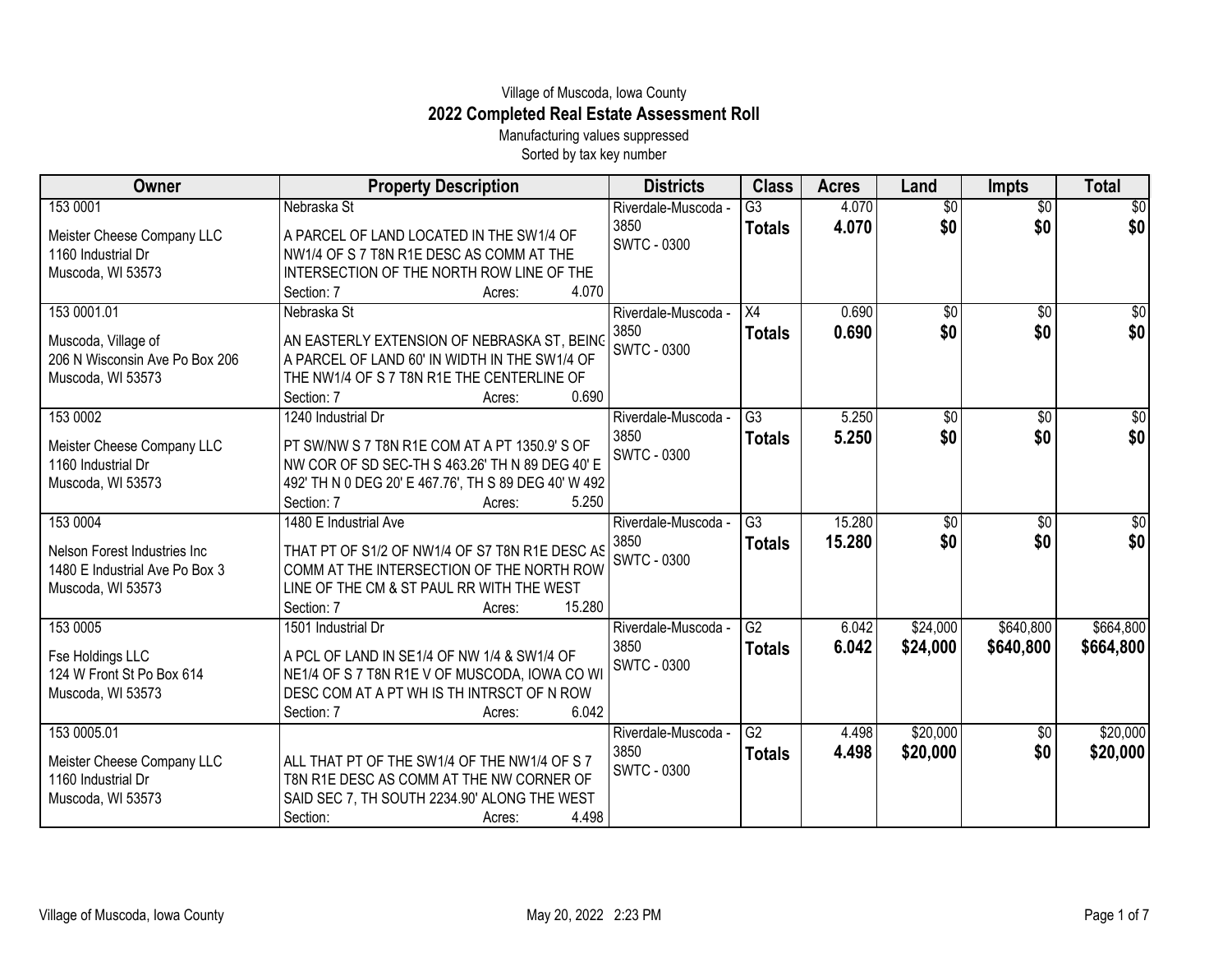| Owner                                                 | <b>Property Description</b>                                                                      |        |        | <b>Districts</b>    | <b>Class</b>           | <b>Acres</b> | Land            | <b>Impts</b>    | <b>Total</b> |
|-------------------------------------------------------|--------------------------------------------------------------------------------------------------|--------|--------|---------------------|------------------------|--------------|-----------------|-----------------|--------------|
| 153 0006                                              | State Highway 133                                                                                |        |        | Riverdale-Muscoda - | $\overline{\text{X2}}$ | 3.400        | $\overline{60}$ | $\overline{50}$ | \$0          |
| Wisconsin State of                                    | PT OF SW1/4 OF NW1/4                                                                             |        |        | 3850                | <b>Totals</b>          | 3.400        | \$0             | \$0             | \$0          |
| <b>DOT</b>                                            |                                                                                                  |        |        | <b>SWTC - 0300</b>  |                        |              |                 |                 |              |
| PO Box 7921                                           |                                                                                                  |        |        |                     |                        |              |                 |                 |              |
| Madison, WI 53707                                     | Section: 7                                                                                       | Acres: | 3.400  |                     |                        |              |                 |                 |              |
| 153 0007.03                                           | State Highway 133                                                                                |        |        | Riverdale-Muscoda - | $\overline{G2}$        | 2.230        | \$22,500        | \$206,300       | \$228,800    |
| Lynch, William J Revocable Trust                      | LOT 1 CSM 762 REC IN V 5 CS P 129 BEING                                                          |        |        | 3850                | <b>Totals</b>          | 2.230        | \$22,500        | \$206,300       | \$228,800    |
| 6383 Booth Hollow Rd                                  | LOCATED IN THE SW1/4 OF NW1/4 & THE NW1/4 OF                                                     |        |        | SWTC - 0300         |                        |              |                 |                 |              |
| Avoca, WI 53506                                       | SW1/4                                                                                            |        |        |                     |                        |              |                 |                 |              |
|                                                       | Section: 7                                                                                       | Acres: | 2.230  |                     |                        |              |                 |                 |              |
| 153 0007.A                                            | 1250 E Catherine St                                                                              |        |        | Riverdale-Muscoda - | G1                     | 1.850        | \$19,000        | \$32,500        | \$51,500     |
| Donna L. Roh                                          | PT SW1/4 OF NW1/4 (INCLUDES PARCEL 0007.04)                                                      |        |        | 3850                | <b>Totals</b>          | 1.850        | \$19,000        | \$32,500        | \$51,500     |
| 1250 E Catherine St                                   |                                                                                                  |        |        | <b>SWTC - 0300</b>  |                        |              |                 |                 |              |
| Muscoda, WI 53573                                     |                                                                                                  |        |        |                     |                        |              |                 |                 |              |
|                                                       | Section: 7                                                                                       | Acres: | 1.850  |                     |                        |              |                 |                 |              |
| 153 0007.B                                            | 215 S Middle St                                                                                  |        |        | Riverdale-Muscoda - | $\overline{G2}$        | 5.780        | \$23,500        | \$0             | \$23,500     |
| Allied Redi-Mix LLC                                   | PT SW1/4 OF NW1/4                                                                                |        |        | 3850                | <b>Totals</b>          | 5.780        | \$23,500        | \$0             | \$23,500     |
| PO Box 191                                            |                                                                                                  |        |        | <b>SWTC - 0300</b>  |                        |              |                 |                 |              |
| Lancaster, WI 53813                                   |                                                                                                  |        |        |                     |                        |              |                 |                 |              |
|                                                       | Section: 7                                                                                       | Acres: | 5.780  |                     |                        |              |                 |                 |              |
| 153 0009.01                                           | Sheridon                                                                                         |        |        | Riverdale-Muscoda - | $\overline{X4}$        | 0.300        | \$0             | \$0             | \$0          |
|                                                       | LOT 1 CSM 1436 REC IN V 10 CSM P 138 LOCATED                                                     |        |        | 3850                | <b>Totals</b>          | 0.300        | \$0             | \$0             | \$0          |
| Muscoda, Village of<br>206 N Wisconsin Ave Po Box 206 | IN THE SE1/4 OF NW1/4                                                                            |        |        | <b>SWTC - 0300</b>  |                        |              |                 |                 |              |
| Muscoda, WI 53573                                     |                                                                                                  |        |        |                     |                        |              |                 |                 |              |
|                                                       | Section:                                                                                         | Acres: | 0.300  |                     |                        |              |                 |                 |              |
| 153 0009.OL1                                          | Nebraska St                                                                                      |        |        | Riverdale-Muscoda - | X4                     | 0.200        | $\overline{60}$ | $\overline{50}$ | \$0          |
| Muscoda, Village of                                   | OUTLOT 1 CSM 1436 REC IN V 10 CSM P 138                                                          |        |        | 3850                | <b>Totals</b>          | 0.200        | \$0             | \$0             | \$0          |
| 206 N Wisconsin Ave Po Box 206                        | LOCATED IN THE SE1/4 OF NW1/4                                                                    |        |        | <b>SWTC - 0300</b>  |                        |              |                 |                 |              |
| Muscoda, WI 53573                                     |                                                                                                  |        |        |                     |                        |              |                 |                 |              |
|                                                       | Section:                                                                                         | Acres: | 0.200  |                     |                        |              |                 |                 |              |
| 153 0011                                              | <b>Industrial Dr</b>                                                                             |        |        | Riverdale-Muscoda - | $\overline{G2}$        | 14.220       | \$49,000        | $\overline{30}$ | \$49,000     |
|                                                       |                                                                                                  |        |        | 3850                | <b>Totals</b>          | 14.220       | \$49,000        | \$0             | \$49,000     |
| Dorin Smalbergher<br>PO Box 15                        | PARCEL OF LND LOC IN SE1/4 OF NW1/4 & SW1/4 OF<br>NE1/4 S 7 T8N R1E VIL MUSCODA, IOWA CO WI DES( |        |        | <b>SWTC - 0300</b>  |                        |              |                 |                 |              |
| Muscoda, WI 53573                                     | COM AT PT WH IS INTERSECT OF N ROW LN OF                                                         |        |        |                     |                        |              |                 |                 |              |
|                                                       | Section: 7                                                                                       | Acres: | 14.220 |                     |                        |              |                 |                 |              |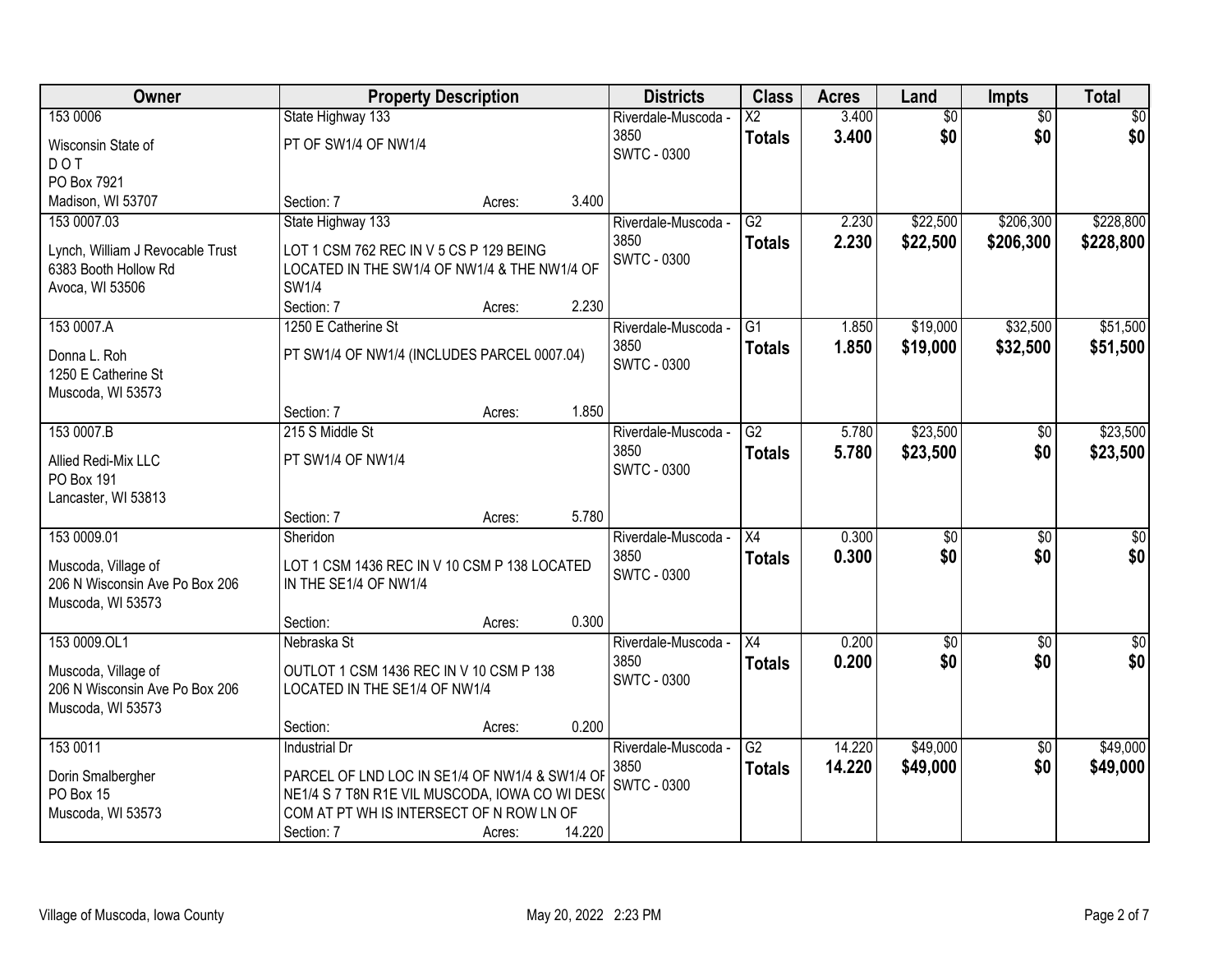| Owner                          | <b>Property Description</b>         |        |       | <b>Districts</b>            | <b>Class</b>    | <b>Acres</b>   | Land            | Impts                  | <b>Total</b>           |
|--------------------------------|-------------------------------------|--------|-------|-----------------------------|-----------------|----------------|-----------------|------------------------|------------------------|
| 153 0012                       | Nebraska St                         |        |       | Riverdale-Muscoda -         | $\overline{G2}$ | 9.120          | \$21,900        | $\overline{50}$        | \$21,900               |
| Prairie Ready Mix Inc          | PT SE1/4 OF NW1/4                   |        |       | 3850                        | <b>Totals</b>   | 9.120          | \$21,900        | \$0                    | \$21,900               |
| Ready Mix Div Muscoda          |                                     |        |       | <b>SWTC - 0300</b>          |                 |                |                 |                        |                        |
| PO Box 210                     |                                     |        |       |                             |                 |                |                 |                        |                        |
| Prairie Du Chien, WI 53821     | Section: 7                          | Acres: | 9.120 |                             |                 |                |                 |                        |                        |
| 153 0013                       | State Highway 133                   |        |       | Riverdale-Muscoda -         | $\overline{X2}$ | 3.030          | $\overline{50}$ | $\overline{50}$        | $\sqrt{50}$            |
| Wisconsin State of             | PT OF SE1/4 OF NW1/4                |        |       | 3850<br><b>SWTC - 0300</b>  | <b>Totals</b>   | 3.030          | \$0             | \$0                    | \$0                    |
| <b>DOT</b>                     |                                     |        |       |                             |                 |                |                 |                        |                        |
| PO Box 7921                    |                                     |        |       |                             |                 |                |                 |                        |                        |
| Madison, WI 53707              | Section: 7                          | Acres: | 3.030 |                             |                 |                |                 |                        |                        |
| 153 0014                       | State Highway 133                   |        |       | Riverdale-Muscoda -         | G2              | 3.650          | \$18,000        | \$0                    | \$18,000               |
| Meister Cheese Company LLC     | PT SE1/4 OF NW1/4                   |        |       | 3850<br><b>SWTC - 0300</b>  | <b>Totals</b>   | 3.650          | \$18,000        | \$0                    | \$18,000               |
| 1160 Industrial Dr             |                                     |        |       |                             |                 |                |                 |                        |                        |
| Muscoda, WI 53573              |                                     |        |       |                             |                 |                |                 |                        |                        |
|                                | Section: 7                          | Acres: | 3.650 |                             |                 |                |                 |                        |                        |
| 153 0014.02                    | 215 S Middle St                     |        |       | Riverdale-Muscoda -         | G2              | 3.370          | \$17,500        | \$25,100               | \$42,600               |
| Allied Redi-Mix LLC            | PT SE1/4 OF NW1/4                   |        |       | 3850<br><b>SWTC - 0300</b>  | <b>Totals</b>   | 3.370          | \$17,500        | \$25,100               | \$42,600               |
| PO Box 191                     |                                     |        |       |                             |                 |                |                 |                        |                        |
| Lancaster, WI 53813            |                                     |        |       |                             |                 |                |                 |                        |                        |
|                                | Section: 7                          | Acres: | 3.370 |                             |                 |                |                 |                        |                        |
| 153 0014.A                     | State Highway 133                   |        |       | Riverdale-Muscoda -<br>3850 | $\overline{X4}$ | 0.290          | $\overline{50}$ | $\overline{50}$        | $\overline{50}$        |
| Muscoda, Village of            | PT OF SE1/4 OF NW1/4 66 FT X 192 FT |        |       | <b>SWTC - 0300</b>          | <b>Totals</b>   | 0.290          | \$0             | \$0                    | \$0                    |
| 206 N Wisconsin Ave Po Box 206 |                                     |        |       |                             |                 |                |                 |                        |                        |
| Muscoda, WI 53573              |                                     |        |       |                             |                 |                |                 |                        |                        |
|                                | Section: 7                          | Acres: | 0.290 |                             |                 |                |                 |                        |                        |
| 153 0016                       | 1820 E Industrial Dr                |        |       | Riverdale-Muscoda -<br>3850 | $\overline{G3}$ | 4.350          | $\overline{50}$ | $\overline{50}$        | $\overline{30}$<br>\$0 |
| Drm Prm Acquisition Entity LLC | Lot 1, CSM 1746-12CS-228            |        |       | <b>SWTC - 0300</b>          | <b>Totals</b>   | 4.350          | \$0             | \$0                    |                        |
| 3197 County Hh                 |                                     |        |       |                             |                 |                |                 |                        |                        |
| Dickeyville, WI 53808          |                                     |        |       |                             |                 |                |                 |                        |                        |
|                                | Section: 7                          | Acres: | 4.350 |                             |                 |                |                 |                        |                        |
| 153 0016.01                    | Nebraska St                         |        |       | Riverdale-Muscoda -<br>3850 | $\overline{G2}$ | 2.740<br>2.740 | \$6,600         | $\overline{50}$<br>\$0 | \$6,600                |
| Prairie Ready Mix Inc          | Lot 2, CSM 1746-12CS-228            |        |       | <b>SWTC - 0300</b>          | <b>Totals</b>   |                | \$6,600         |                        | \$6,600                |
| Ready Mix Div Muscoda          |                                     |        |       |                             |                 |                |                 |                        |                        |
| PO Box 210                     |                                     |        |       |                             |                 |                |                 |                        |                        |
| Prairie Du Chien, WI 53821     | Section: 7                          | Acres: | 2.740 |                             |                 |                |                 |                        |                        |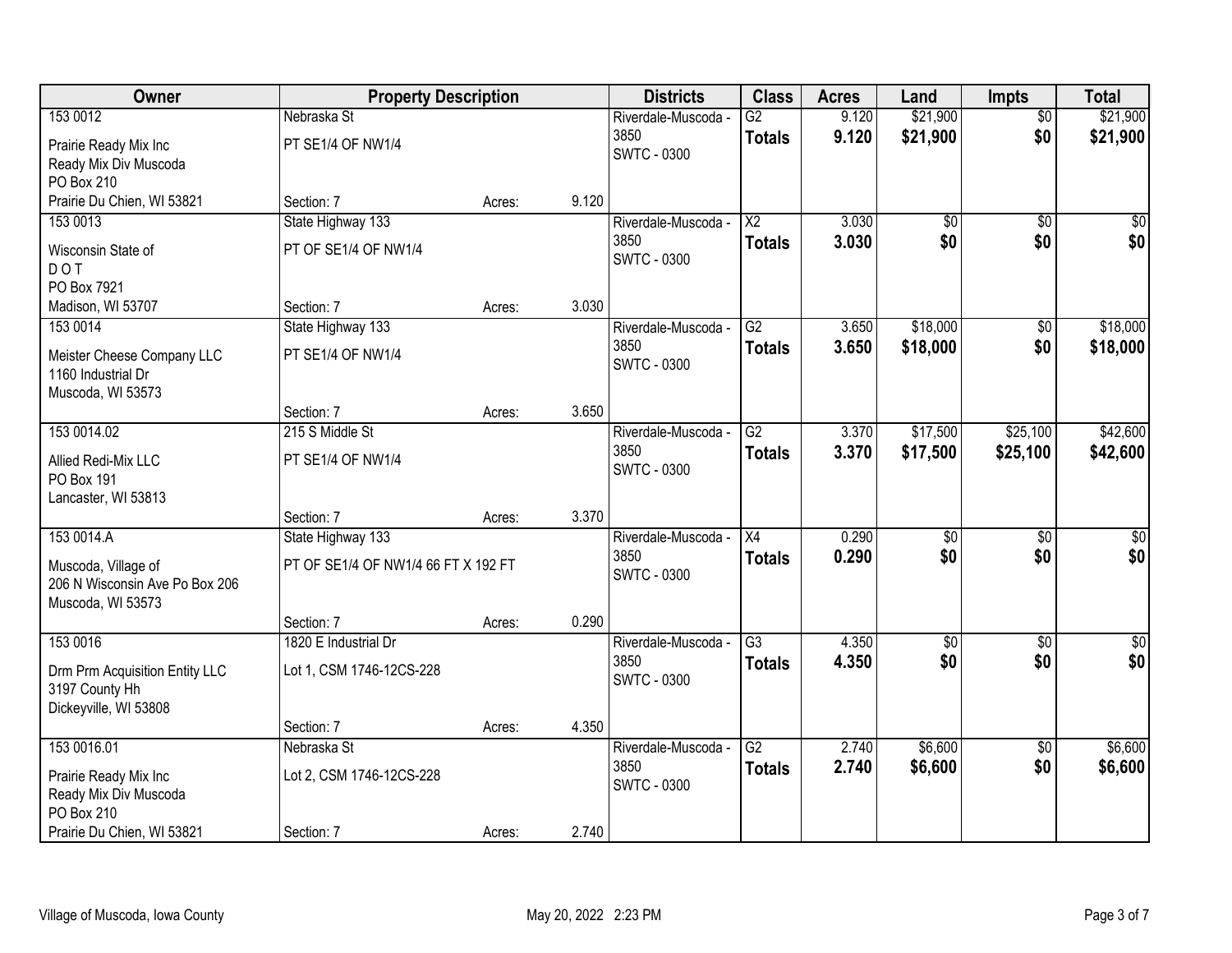| Owner                          | <b>Property Description</b>                   |        |        | <b>Districts</b>    | <b>Class</b>           | <b>Acres</b> | Land            | <b>Impts</b>    | <b>Total</b>     |
|--------------------------------|-----------------------------------------------|--------|--------|---------------------|------------------------|--------------|-----------------|-----------------|------------------|
| 153 0016.02                    | Nebraska St                                   |        |        | Riverdale-Muscoda - | $\overline{G5}$        | 0.570        | \$700           | $\overline{50}$ | \$700            |
| Prairie Ready Mix Inc          | Lot 3, CSM 1746-12CS-228                      |        |        | 3850                | <b>Totals</b>          | 0.570        | \$700           | \$0             | \$700            |
| Ready Mix Div Muscoda          |                                               |        |        | <b>SWTC - 0300</b>  |                        |              |                 |                 |                  |
| PO Box 210                     |                                               |        |        |                     |                        |              |                 |                 |                  |
| Prairie Du Chien, WI 53821     | Section: 7                                    | Acres: | 0.570  |                     |                        |              |                 |                 |                  |
| 153 0017                       | Nebraska St                                   |        |        | Riverdale-Muscoda - | $\overline{G2}$        | 2.170        | \$5,200         | \$0             | \$5,200          |
| Prairie Ready Mix Inc          | PT SW1/4 OF NE1/4                             |        |        | 3850                | <b>Totals</b>          | 2.170        | \$5,200         | \$0             | \$5,200          |
| Ready Mix Div Muscoda          |                                               |        |        | SWTC - 0300         |                        |              |                 |                 |                  |
| PO Box 210                     |                                               |        |        |                     |                        |              |                 |                 |                  |
| Prairie Du Chien, WI 53821     | Section: 7                                    | Acres: | 2.170  |                     |                        |              |                 |                 |                  |
| 153 0019                       | State Highway 133                             |        |        | Riverdale-Muscoda - | $\overline{\text{X2}}$ | 3.010        | $\overline{50}$ | \$0             | $\overline{\$0}$ |
| Wisconsin State of             | PT OF SW1/4 OF NE1/4                          |        |        | 3850                | <b>Totals</b>          | 3.010        | \$0             | \$0             | \$0              |
| <b>DOT</b>                     |                                               |        |        | <b>SWTC - 0300</b>  |                        |              |                 |                 |                  |
| PO Box 7921                    |                                               |        |        |                     |                        |              |                 |                 |                  |
| Madison, WI 53707              | Section: 7                                    | Acres: | 3.010  |                     |                        |              |                 |                 |                  |
| 153 0020                       | State Highway 133                             |        |        | Riverdale-Muscoda - | $\overline{G2}$        | 3.400        | \$16,000        | \$0             | \$16,000         |
| Meister Cheese Company LLC     | PT SW1/4 OF NE1/4                             |        |        | 3850                | <b>Totals</b>          | 3.400        | \$16,000        | \$0             | \$16,000         |
| 1160 Industrial Dr             |                                               |        |        | <b>SWTC - 0300</b>  |                        |              |                 |                 |                  |
| Muscoda, WI 53573              |                                               |        |        |                     |                        |              |                 |                 |                  |
|                                | Section: 7                                    | Acres: | 3.400  |                     |                        |              |                 |                 |                  |
| 153 0020.A                     | <b>Industrial Dr</b>                          |        |        | Riverdale-Muscoda - | $\overline{G2}$        | 20.280       | \$59,500        | \$189,500       | \$249,000        |
| Rodney D. Rux                  | LOT 1 CSM 277 REC IN V 1 CSM P 364 LOCATED IN |        |        | 3850                | <b>Totals</b>          | 20.280       | \$59,500        | \$189,500       | \$249,000        |
| PO Box 72                      | THE SW1/4 OF NE1/4 & THE SE1/4 OF NE1/4       |        |        | <b>SWTC - 0300</b>  |                        |              |                 |                 |                  |
| Muscoda, WI 53573              | (INCLUDES PARCEL 0027)                        |        |        |                     |                        |              |                 |                 |                  |
|                                | Section: 7                                    | Acres: | 20.280 |                     |                        |              |                 |                 |                  |
| 153 0020.B                     | <b>Industrial Dr</b>                          |        |        | Riverdale-Muscoda - | $\overline{X2}$        | 0.810        | $\sqrt{6}$      | \$0             | \$0              |
| Wisconsin State of             | PT W1/2 OF SW1/4 OF NE1/4 (ANNEXATION)        |        |        | 3850                | <b>Totals</b>          | 0.810        | \$0             | \$0             | \$0              |
| DNR                            |                                               |        |        | <b>SWTC - 0300</b>  |                        |              |                 |                 |                  |
| PO Box 7921                    |                                               |        |        |                     |                        |              |                 |                 |                  |
| Madison, WI 53707              | Section: 7                                    | Acres: | 0.810  |                     |                        |              |                 |                 |                  |
| 153 0021                       | 524 E Mechanic St                             |        |        | Riverdale-Muscoda - | X4                     | 36.920       | $\sqrt{6}$      | $\overline{50}$ | $\sqrt{50}$      |
| Muscoda, Village of            | LOT 1 CSM 682 REC IN V 4 CSM P 199 LOCATED IN |        |        | 3850                | <b>Totals</b>          | 36.920       | \$0             | \$0             | \$0              |
| 206 N Wisconsin Ave Po Box 206 | THE NE1/4 OF SW1/4 EXC OUTLOT 1 CSM 1729      |        |        | <b>SWTC - 0300</b>  |                        |              |                 |                 |                  |
| Muscoda, WI 53573              |                                               |        |        |                     |                        |              |                 |                 |                  |
|                                | Section: 7                                    | Acres: | 36.920 |                     |                        |              |                 |                 |                  |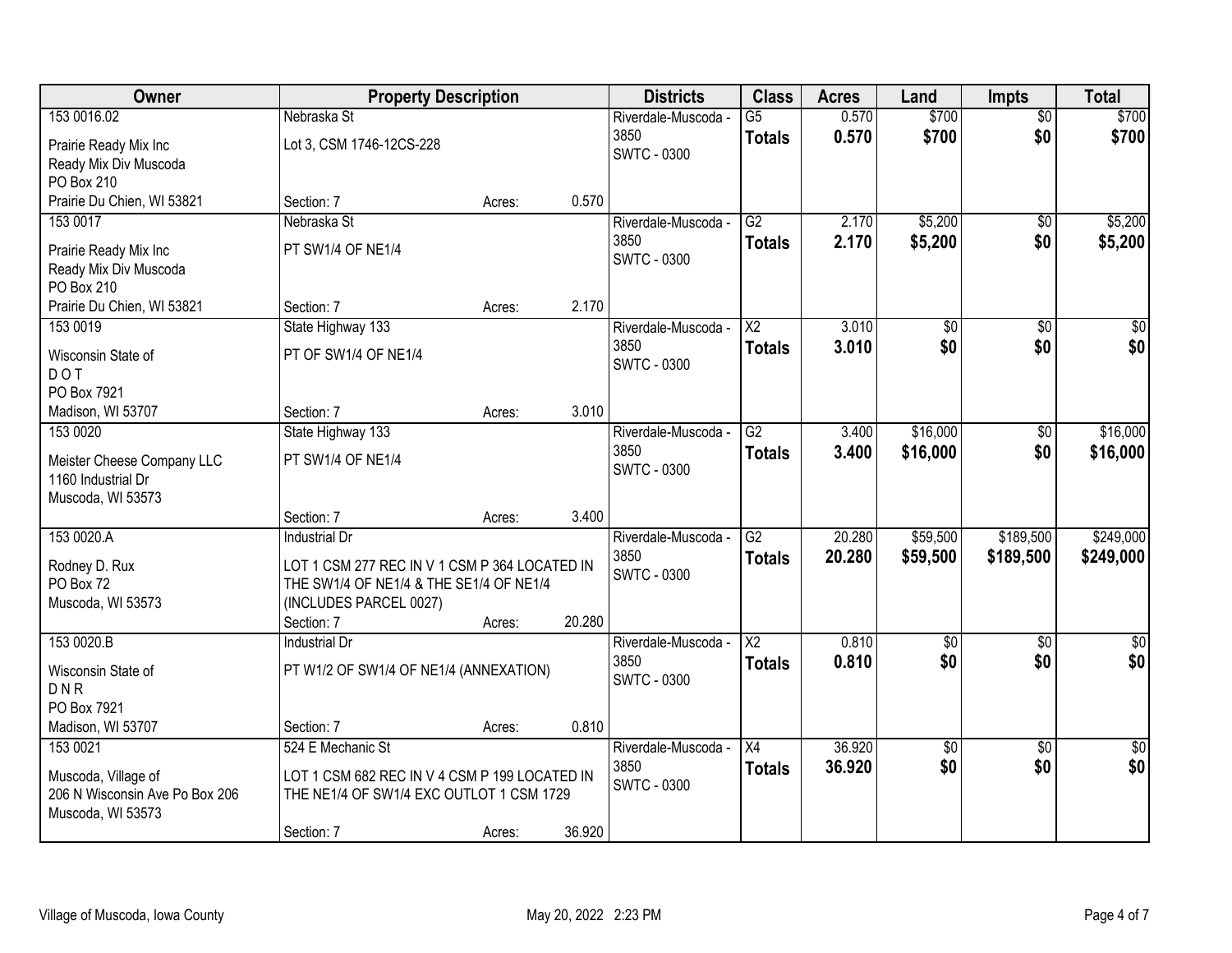| Owner                          | <b>Property Description</b>                   |        |        | <b>Districts</b>    | <b>Class</b>    | <b>Acres</b> | Land            | <b>Impts</b>    | <b>Total</b> |
|--------------------------------|-----------------------------------------------|--------|--------|---------------------|-----------------|--------------|-----------------|-----------------|--------------|
| 153 0021.A                     | State Highway 133                             |        |        | Riverdale-Muscoda - | $\overline{X4}$ | 0.260        | $\overline{50}$ | $\overline{50}$ | $\sqrt{30}$  |
| Muscoda, Village of            | PT NE1/4 OF SW1/4 AS DESC IN V 412 P 24 AS AN |        |        | 3850                | <b>Totals</b>   | 0.260        | \$0             | \$0             | \$0          |
| 206 N Wisconsin Ave Po Box 206 | EASEMENT FOR HWY PURPOSES (THIS PARCEL IS     |        |        | <b>SWTC - 0300</b>  |                 |              |                 |                 |              |
| Muscoda, WI 53573              | A RESULT OF CSM 682, NOT THE HIGHWAY          |        |        |                     |                 |              |                 |                 |              |
|                                | Section: 7                                    | Acres: | 0.260  |                     |                 |              |                 |                 |              |
| 153 0021.OL1                   | <b>Industrial Dr</b>                          |        |        | Riverdale-Muscoda - | $\overline{X4}$ | 1.960        | $\overline{50}$ | $\overline{50}$ | $\sqrt{50}$  |
| Muscoda, Village of            | OUTLOT 1 CSM 1729-12CS-190 DEDICATED TO THE   |        |        | 3850                | <b>Totals</b>   | 1.960        | \$0             | \$0             | \$0          |
| 206 N Wisconsin Ave Po Box 206 | VILLAGE OF MUSCODA FOR USE AS A PUBLIC ROAD   |        |        | <b>SWTC - 0300</b>  |                 |              |                 |                 |              |
| Muscoda, WI 53573              | (MOREL LANE)                                  |        |        |                     |                 |              |                 |                 |              |
|                                | Section:                                      | Acres: | 1.960  |                     |                 |              |                 |                 |              |
| 153 0022                       | State Highway 133                             |        |        | Riverdale-Muscoda - | $\overline{G5}$ | 1.250        | \$2,000         | \$0             | \$2,000      |
| Meister Cheese Company LLC     | W1/4 OF NE1/4 OF SE1/4                        |        |        | 3850                | G <sub>6</sub>  | 8.750        | \$18,500        | \$0             | \$18,500     |
| 1160 Industrial Dr             |                                               |        |        | <b>SWTC - 0300</b>  | <b>Totals</b>   | 10.000       | \$20,500        | \$0             | \$20,500     |
| Muscoda, WI 53573              |                                               |        |        |                     |                 |              |                 |                 |              |
|                                | Section: 7                                    | Acres: | 10.000 |                     |                 |              |                 |                 |              |
| 153 0023                       | State Highway 133                             |        |        | Riverdale-Muscoda - | $\overline{G5}$ | 28.000       | \$42,000        | \$0             | \$42,000     |
| Meister Cheese Company LLC     | NW1/4 OF SE1/4                                |        |        | 3850                | G7              | 2.000        | \$8,000         | \$2,100         | \$10,100     |
| 1160 Industrial Dr             |                                               |        |        | <b>SWTC - 0300</b>  | X4              | 10.000       | \$0             | \$0             | \$0          |
| Muscoda, WI 53573              |                                               |        |        |                     | <b>Totals</b>   | 40.000       | \$50,000        | \$2,100         | \$52,100     |
|                                | Section: 7                                    | Acres: | 40.000 |                     |                 |              |                 |                 |              |
| 153 0024                       | State Highway 133                             |        |        | Riverdale-Muscoda - | $\overline{G2}$ | 0.500        | \$7,000         | \$12,200        | \$19,200     |
| Meister Cheese Company LLC     | PT SW1/4 OF SE1/4                             |        |        | 3850                | G4              | 15.610       | \$2,100         | \$0             | \$2,100      |
| 1160 Industrial Dr             |                                               |        |        | <b>SWTC - 0300</b>  | G <sub>5</sub>  | 10.500       | \$2,800         | \$0             | \$2,800      |
| Muscoda, WI 53573              |                                               |        |        |                     | G <sub>6</sub>  | 5.000        | \$10,500        | \$0             | \$10,500     |
|                                | Section: 7                                    | Acres: | 31.610 |                     | <b>Totals</b>   | 31.610       | \$22,400        | \$12,200        | \$34,600     |
| 153 0024.01                    | 164 Old Hwy 80                                |        |        | Riverdale-Muscoda - | $\overline{G1}$ | 8.390        | \$36,000        | \$304,400       | \$340,400    |
| Thingvold Revocable Trust      | LOT 1 CSM 937 REC IN V 6 CSM P 225 BEING PT   |        |        | 3850                | <b>Totals</b>   | 8.390        | \$36,000        | \$304,400       | \$340,400    |
| 164 Old Hwy 80                 | SW1/4 OF SE1/4                                |        |        | <b>SWTC - 0300</b>  |                 |              |                 |                 |              |
| Muscoda, WI 53573              |                                               |        |        |                     |                 |              |                 |                 |              |
|                                | Section: 7                                    | Acres: | 8.390  |                     |                 |              |                 |                 |              |
| 153 0025                       | State Highway 133                             |        |        | Riverdale-Muscoda - | G4              | 2.400        | \$300           | $\overline{50}$ | \$300        |
| Meister Cheese Company LLC     | W1/4 OF SE1/4 OF SE1/4                        |        |        | 3850                | G <sub>5</sub>  | 2.800        | \$800           | \$0             | \$800        |
| 1160 Industrial Dr             |                                               |        |        | <b>SWTC - 0300</b>  | G <sub>6</sub>  | 4.800        | \$10,000        | \$0             | \$10,000     |
| Muscoda, WI 53573              |                                               |        |        |                     | <b>Totals</b>   | 10.000       | \$11,100        | \$0             | \$11,100     |
|                                | Section: 7                                    | Acres: | 10.000 |                     |                 |              |                 |                 |              |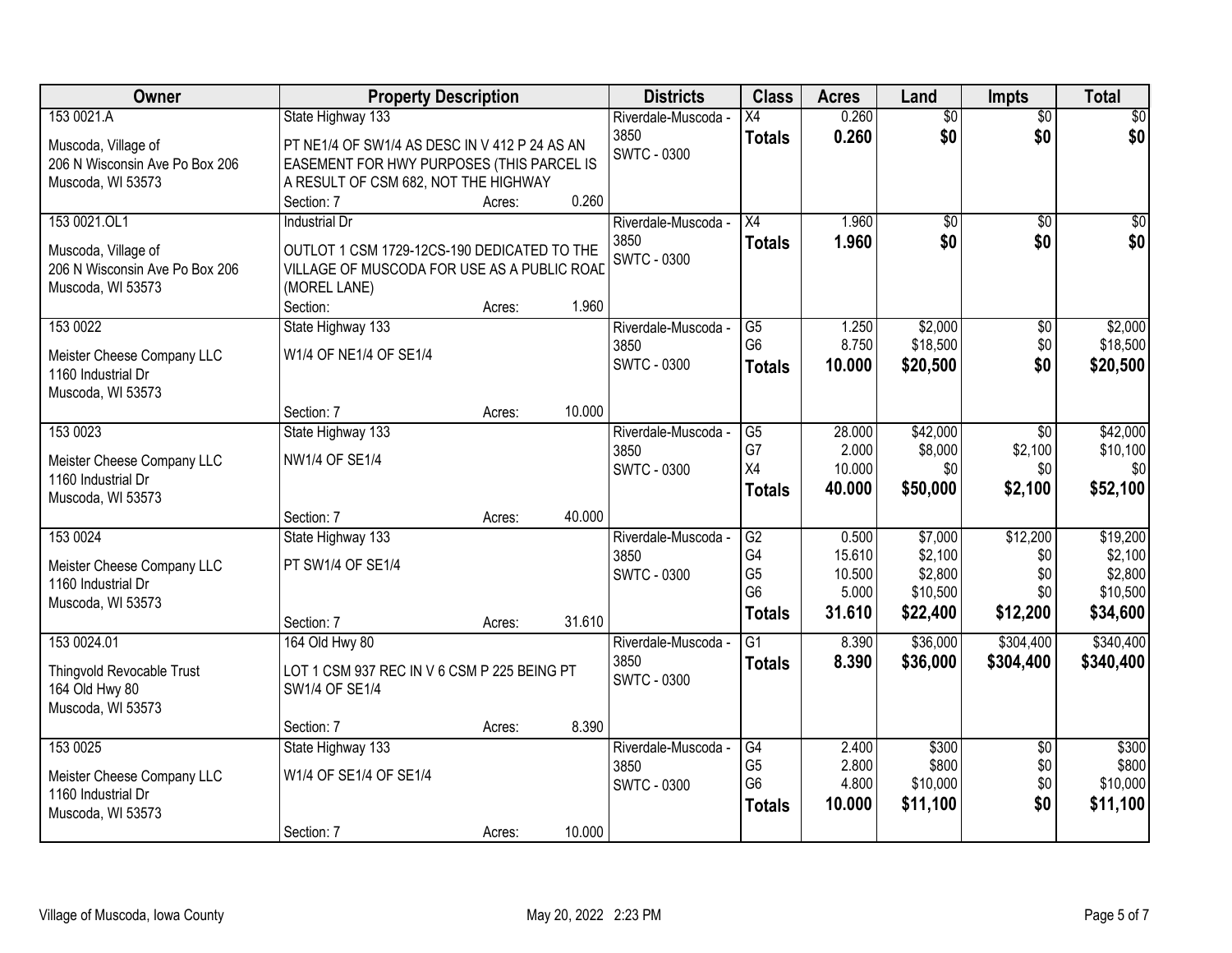| Owner                                   | <b>Property Description</b>                 |        |        | <b>Districts</b>            | <b>Class</b>           | <b>Acres</b>   | Land        | <b>Impts</b>           | <b>Total</b>    |
|-----------------------------------------|---------------------------------------------|--------|--------|-----------------------------|------------------------|----------------|-------------|------------------------|-----------------|
| 153 0026                                | State Highway 133                           |        |        | Riverdale-Muscoda -         | $\overline{G1}$        | 0.500          | \$3,000     | $\overline{50}$        | \$3,000         |
| Donna L. Roh<br>1250 E Catherine St     | PT NW1/4 OF SW1/4 (ANNEXATION 11/1/83)      |        |        | 3850<br><b>SWTC - 0300</b>  | <b>Totals</b>          | 0.500          | \$3,000     | \$0                    | \$3,000         |
| Muscoda, WI 53573                       |                                             |        |        |                             |                        |                |             |                        |                 |
|                                         | Section: 7                                  | Acres: | 0.500  |                             |                        |                |             |                        |                 |
| 153 0027.01                             | State Highway 133                           |        |        | Riverdale-Muscoda -         | $\overline{\text{X2}}$ | 0.680          | \$0         | \$0                    | \$0             |
| Wisconsin State of<br><b>DOT</b>        | PT SE1/4 OF NE1/4                           |        |        | 3850<br><b>SWTC - 0300</b>  | <b>Totals</b>          | 0.680          | \$0         | \$0                    | \$0             |
| PO Box 7921                             |                                             |        |        |                             |                        |                |             |                        |                 |
| Madison, WI 53707                       | Section: 7                                  | Acres: | 0.680  |                             |                        |                |             |                        |                 |
| 153 0028                                | Elm St                                      |        |        | Riverdale-Muscoda -         | $\overline{X4}$        | 21.250         | \$0         | $\overline{50}$        | $\overline{30}$ |
| Muscoda, Village of                     | PT FR NW1/4 OF NW1/4 (ANNEXED FROM THE TOWN |        |        | 3850                        | <b>Totals</b>          | 21.250         | \$0         | \$0                    | \$0             |
| 206 N Wisconsin Ave Po Box 206          | OF PULASKI-PARCEL 022-0283.01) LAGOONS      |        |        | <b>SWTC - 0300</b>          |                        |                |             |                        |                 |
| Muscoda, WI 53573                       |                                             |        |        |                             |                        |                |             |                        |                 |
|                                         | Section: 7                                  | Acres: | 21.250 |                             |                        |                |             |                        |                 |
| 153 0029                                | Elm St                                      |        |        | Riverdale-Muscoda -         | X4                     | 14.832         | \$0         | \$0                    | \$0             |
| Muscoda, Village of                     | PT OF GOVERNMENT LOT 4 OF THE SW1/4 OF SW1/ |        |        | 3850                        | <b>Totals</b>          | 14.832         | \$0         | \$0                    | \$0             |
| 206 N Wisconsin Ave Po Box 206          | (ANNEXED FROM THE TOWN OF PULASKI-PARCEL    |        |        | <b>SWTC - 0300</b>          |                        |                |             |                        |                 |
| Muscoda, WI 53573                       | 022-0273.01) LAGOONS                        |        |        |                             |                        |                |             |                        |                 |
|                                         | Section: 6                                  | Acres: | 14.832 |                             |                        |                |             |                        |                 |
| 153 0029.01                             | Elm St                                      |        |        | Riverdale-Muscoda -         | $\overline{G5}$        | 6.298          | \$9,500     | $\overline{50}$        | \$9,500         |
| Muscoda Protein Products LLP            | PT OF GOVERNMENT LOT 4 OF THE SW1/4 OF SW1/ |        |        | 3850<br><b>SWTC - 0300</b>  | <b>Totals</b>          | 6.298          | \$9,500     | \$0                    | \$9,500         |
| 960 E Industrial Dr Po Box 68           | (ANNEXED FROM THE TOWN OF PULASKI-PARCEL    |        |        |                             |                        |                |             |                        |                 |
| Muscoda, WI 53573                       | 022-0273.02)                                |        |        |                             |                        |                |             |                        |                 |
|                                         | Section: 6                                  | Acres: | 6.298  |                             |                        |                |             |                        |                 |
| 153 0029.02                             |                                             |        |        | Riverdale-Muscoda -<br>3850 | G2                     | 1.950<br>1.950 | \$5,500     | $\overline{50}$<br>\$0 | \$5,500         |
| Muscoda Protein Products LLP            | Lot 1, CSM 1761-12CS-263                    |        |        | <b>SWTC - 0300</b>          | <b>Totals</b>          |                | \$5,500     |                        | \$5,500         |
| 960 Industrial Dr                       |                                             |        |        |                             |                        |                |             |                        |                 |
| Muscoda, WI 53573                       |                                             |        | 1.950  |                             |                        |                |             |                        |                 |
| 153 0030                                | Section:                                    | Acres: |        | Riverdale-Muscoda -         | $\overline{G3}$        | 8.800          | $\sqrt{50}$ | $\overline{50}$        | $\overline{50}$ |
|                                         |                                             |        |        | 3850                        | <b>Totals</b>          | 8.800          | \$0         | \$0                    | \$0             |
| Meister Cheese Company LLC              | Lot 2, CSM 1622-11CS-245                    |        |        | <b>SWTC - 0300</b>          |                        |                |             |                        |                 |
| 1160 Industrial Dr<br>Muscoda, WI 53573 |                                             |        |        |                             |                        |                |             |                        |                 |
|                                         | Section:                                    | Acres: | 8.800  |                             |                        |                |             |                        |                 |